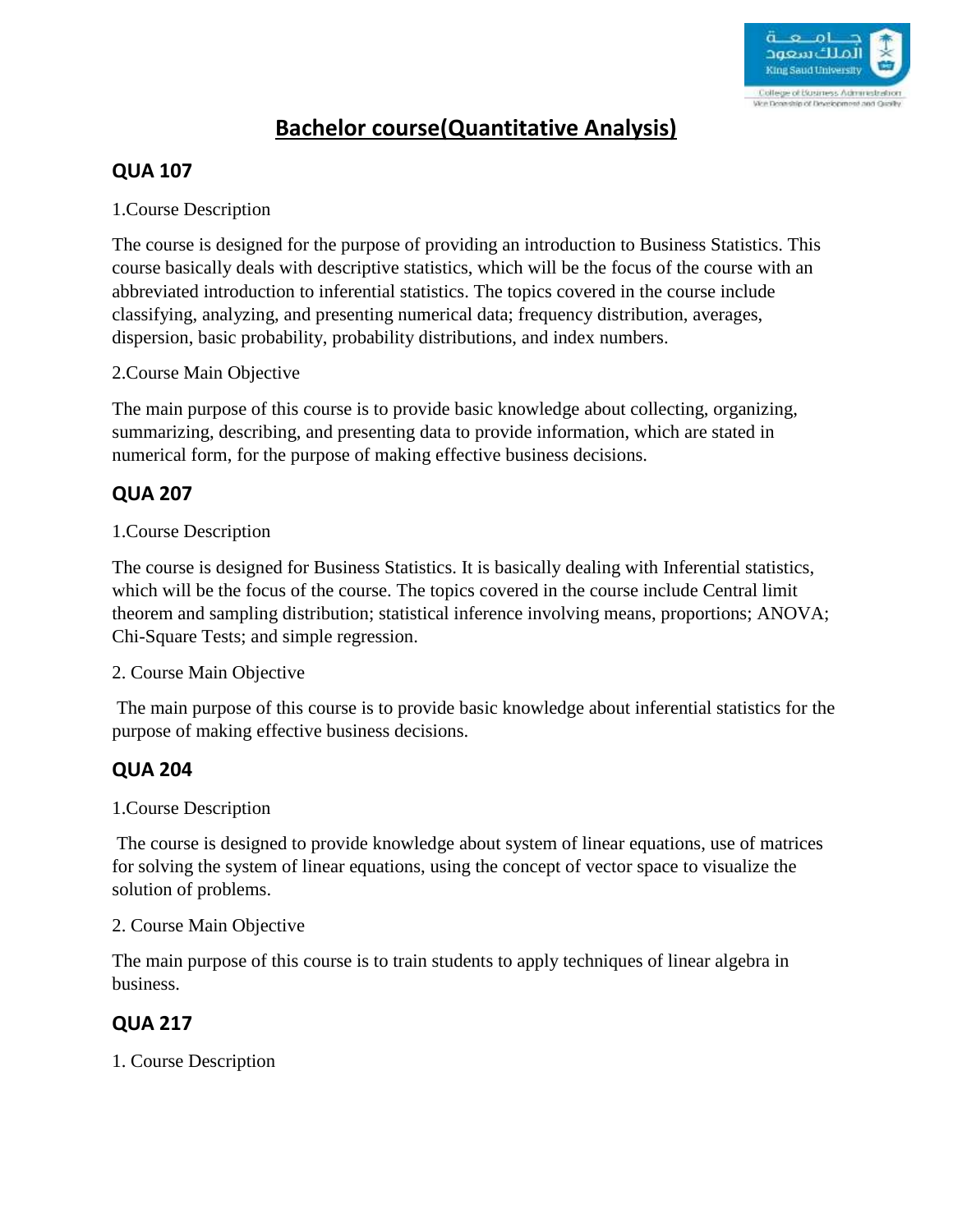

An introduction to Operations Research for solving managerial problems and the concept of model building. Basic concepts of linear programming and its economic and managerial applications in the allocation of resources and investment planning; general formulation, graphical solution, the simplex method, the transportation problem, duality theorem, shadow prices, the principle of complementarily, sensitivity analysis to parameters of the program: the lower limit of decreasing resources and the upper limit of increasing them without affecting shadow prices, the lower limit of decreasing the profit and the upper limit of increasing it without affecting the optimal production planning, economic interpretation. (Software packages are used)

2. Course Main Objective

The purpose of this course is to provide the students with the following capabilities:

- Objective 1: Develop analytical problem solving and decision-making thinking.
- Objective 2: Build Management Science based models of management problems.
- Objective 3: Apply readily available software packages for solution of management problems.
- Objective 4: Understand the results of computer modeling.
- Objective 5: Select the appropriate analytical technique to real world problems.
- Objective 6: Summarize and present analysis of results in a clear and a coherent manner.

## **QUA 307**

1. Course Description

The aim of this course is the understanding of forecasting methods for economic, social and administrative phenomena , to assist it in interpretation of current and future behavior for decision-making and policy based on sound statistical tools

2. Course Main Objective

• Understanding forecasting methods for Business, Economics, Social and Administrative phenomena.

• Assist in interpretation of current and future behavior for decision-making and policy making based on sound statistical tools.

• Explain the consequences to the Management based on the data analysis.

------------------------------------------------------------------------------------------------------------------------------------------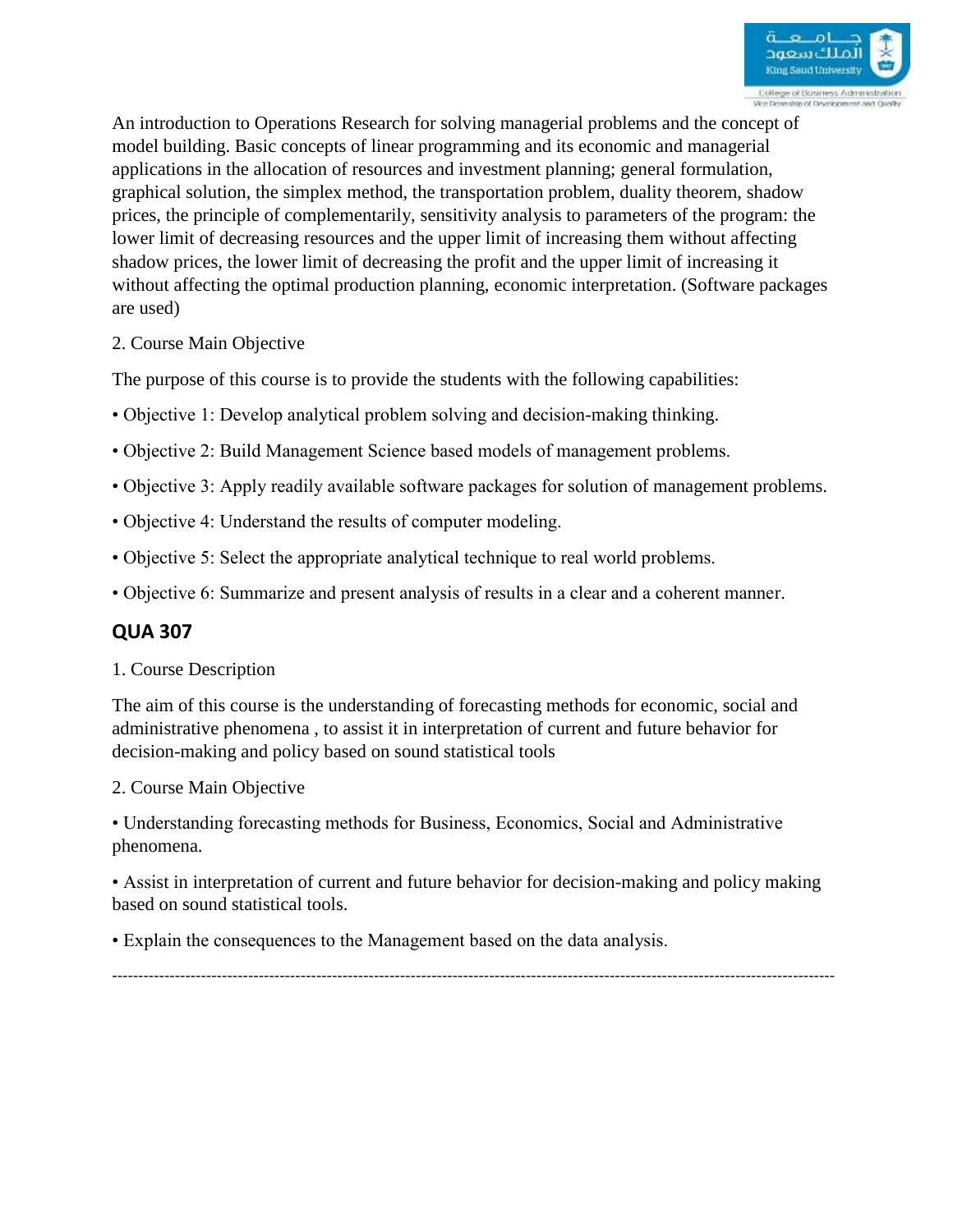

# **Decision Science Courses**

## **SDE 546**

1. Course Description

This course investigates several probability models that are important to operations research applications. Models covered include Markov chains, birth and death processes, queuing theory, reliability theory, scheduling and inventory theory, and decision theory. The course emphasizes both the theoretical development of these models and the application of the models to management science. Application areas include finance, marketing, facilities design, production and energy systems.

#### 2. Course Main Objective

This Course aims to make students acquire the analytical and critical thinking skills needed to identify, analyze, and evaluate alternative solutions to Decision Sciences problems, introduce students to use quantitive methods and techniques for effective decisions–making; model formulation and applications that are used in solving business decision problems.

### **SDE 552**

1.What is the main purpose for this course?

In depth study of special topics in Decision Sciences which are determined by the department council according to the recent research and studies.

### 2.Course Description:

In depth study of special topics in Decision Sciences which are determined by the department council according to the recent research and studies.

### **SDE 562**

1. What is the main purpose for this course?

The main purpose of this course is to provide comprehensive knowledge about the applications of Multivariate Statistical Methods of data analysis and also to provide practical knowledge on the applications and use of software packages.

### 2.Course Description:

This course provides a comprehensive survey of the multivariate normal distribution and related distributions, including Hotelling T2 and Wishart distribution and their use illustrated in statistical estimation and hypothesis testing in multivariate normal models. Additional topics introduced and applied include multivariate analysis of variance and covariance, canonical correlation, principal component analysis, factor analysis, discriminate analysis, and cluster analysis.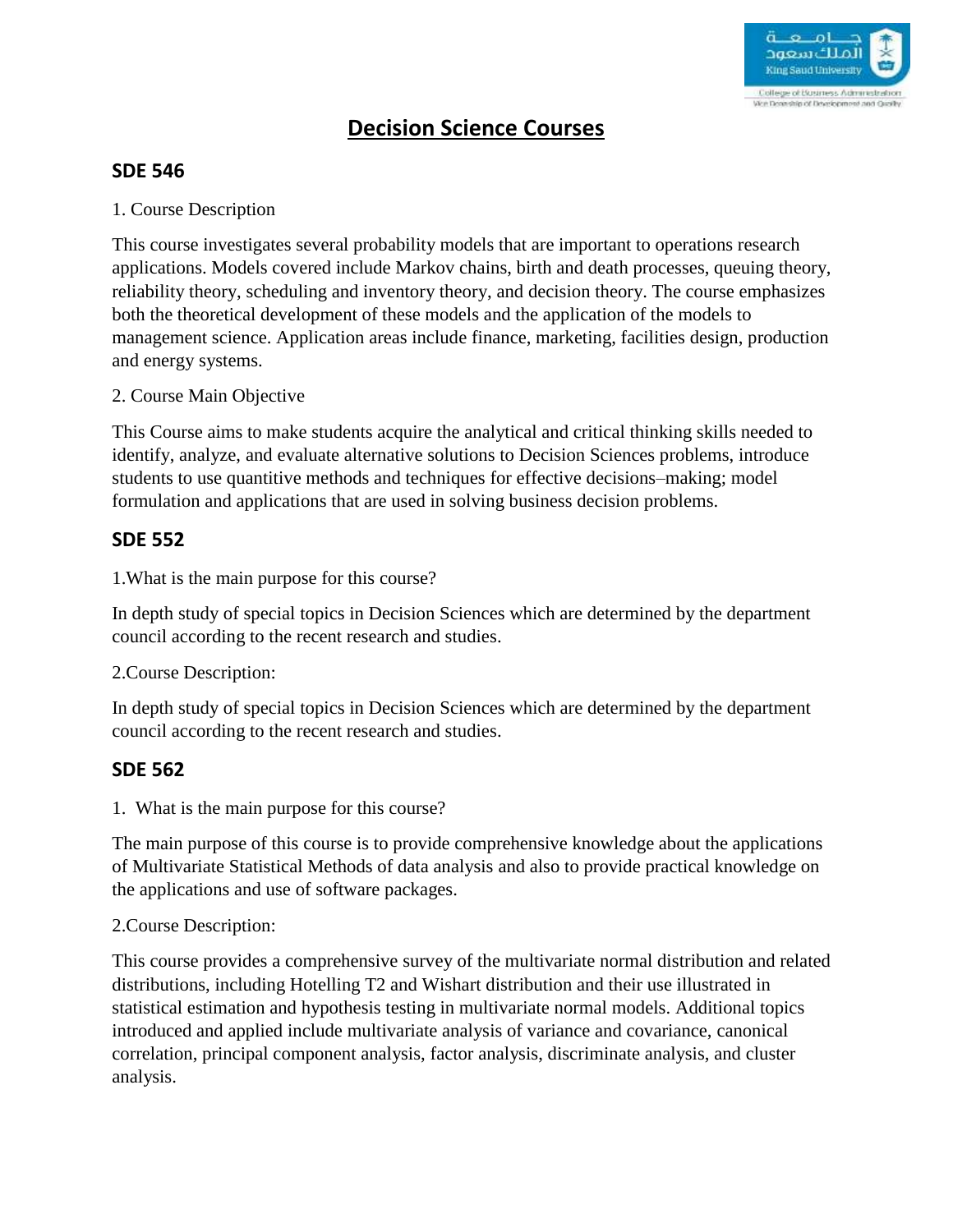

## **SDE 571**

1. What is the main purpose for this course?

The emphasis in this course is on the conceptual development of major concept, models, and algorithms in multiple objective programming and decision-making. Important aspects of this development include problem formulation, properties of solutions, algorithmic solution approaches, and applications of multiple criteria decision-making (MCDM).

## **SDE 572**

1. What is the main purpose for this course?

Provide general prospective of project management; and examines the organization, planning, and controlling of projects and provides practical knowledge on managing project scope, schedule and resources.

#### 2.Course Description:

Examines the organization, planning, and controlling of projects and provides practical knowledge on managing project scope, schedule and resources. Topics include project life cycle, work breakdown structure and Gantt charts, network diagrams, scheduling techniques using the Critical Path Method (CPM) and the Program Evaluation and Review Technique (PERT) and resource allocation decisions. Concepts are applied through team projects and tutorials using project management software.

### **SDE 598**

1. What is the main purpose for this course?

The aim of this course is to introduce students to the novel concepts of Game Theory with special emphasis on its applications in diverse fields and current research.

### **SDE 599**

1. What is the main purpose for this course?

The main purpose of this course is to train students on working on academic research by going through a research problem and following a proper scientific process to come up with an academic research paper.

### 2.Course Description:

The candidate, in undertaking a project, is expected to demonstrate a strong ability to apply skills and techniques acquired during the program to solve business related problems.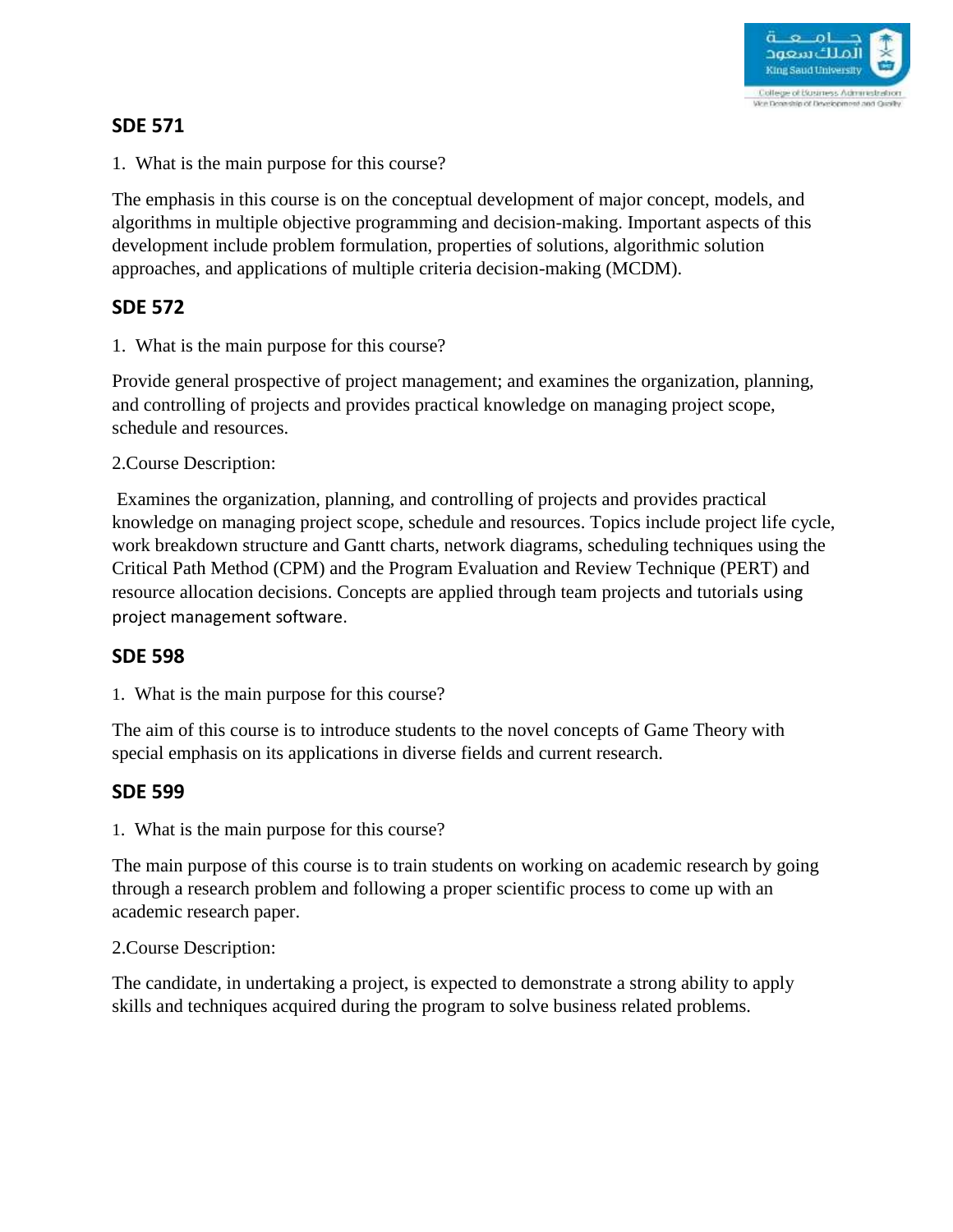

## **SDE 542**

1. What is the main purpose for this course?

This course is designed to give students a better understanding of the importance of forecasting in business. The aim of the course is to teach students fundamentals of forecasting in business for the purpose of using these tools to planning and decision-making.

2.Course Description:

Modeling of both stationary and non-stationary time series. Autoregressive (AR) processes and moving average (MATH) processes, as well as mixed (ARMA) processes, are discussed, along with model identification and estimation and forecasting procedures. Computer software is used.

------------------------------------------------------------------------------------------------------------------------------------------

# **Graduate Courses (Quantitative Analysis)**

## **QUA 535**

1. What is the main purpose for this course?

The main purpose of this course is to provide basic knowledge about descriptive statistics and inferential statistics for the purpose of making effective business decisions.

2.Course Description:

The course is designed to provide knowledge about the descriptive statistics, sampling distributions, estimations of population parameters, hypothesis testing, and Nonparametric statistical techniques and their applications to business research. The primary objective of this decision is to identify the basic principles of statistical analysis and take advantage of SPSS to do the appropriate statistical analysis.

# **QUA 502**

1. What is the main purpose for this course?

The course starts with a very brief review of the bases such as descriptive statistics, probability and random variables. The main part of the course is devoted to sampling, estimation, hypothesis testing, linear correlation, simple regression, multiple regression, and analysis of variance. The presentation relies upon computer software for most of the needed calculations. Students will use the statistical software package (SPSS).

## **QUA 512**

1. What is the main purpose for this course?

The main purpose of this course is to provide knowledge about using statistical methods in finance and data analysis using SPSS.